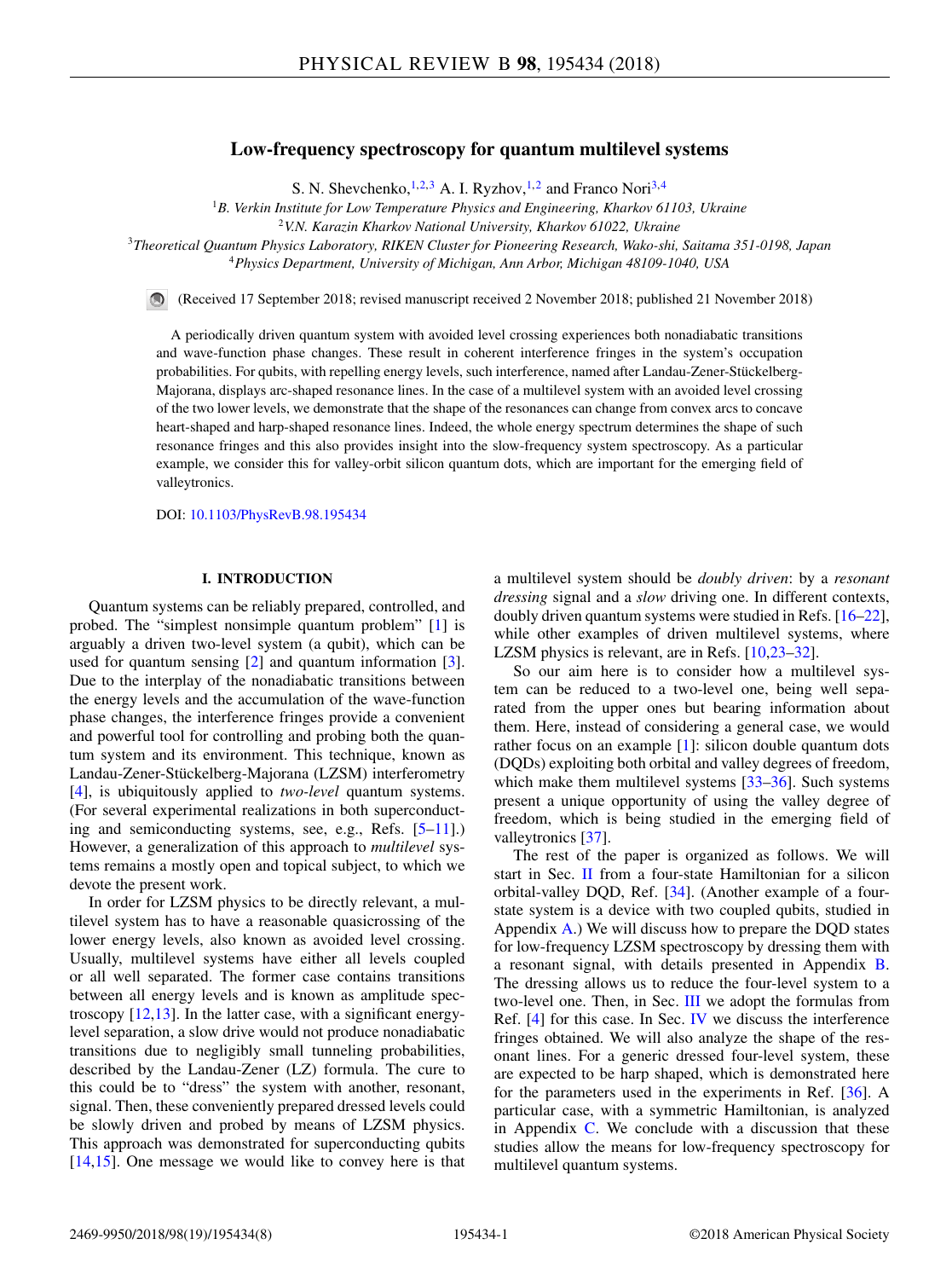## **II. BARE AND DRESSED ENERGY LEVELS**

<span id="page-1-0"></span>Let us consider the four-state Hamiltonian for a silicon orbital-valley DQD [\[34\]](#page-6-0):

$$
H(t) = \begin{pmatrix} \frac{\epsilon(t)}{2} + E_{\text{L}} & 0 & t_{\text{d}} & t_{\text{v}} \\ 0 & \frac{\epsilon(t)}{2} & -t_{\text{v}} & t_{\text{d}} \\ t_{\text{d}} & -t_{\text{v}} & -\frac{\epsilon(t)}{2} + E_{\text{R}} & 0 \\ t_{\text{v}} & t_{\text{d}} & 0 & -\frac{\epsilon(t)}{2} \end{pmatrix}
$$
  
=  $H_0 + V_d(t)$ , (1)

with

$$
V_{\rm d}(t) = \frac{1}{2} A_{\rm d} \sin \omega_{\rm d} t \sigma_z^{(1)},\tag{2}
$$

where  $\sigma_k^{(1)} = \sigma_k \otimes \sigma_0$ , and the  $\sigma_k$ 's stand for the Pauli matrices. The  $E_{L,R}$  are the left and right dot valley splittings,  $t<sub>d</sub>$  and  $t<sub>v</sub>$  are the inter-dot and inter-valley tunnel couplings, respectively. The energy bias is chosen as

$$
\epsilon(t) = \epsilon_0 + A \sin \omega t + A_d \sin \omega_d t \equiv \epsilon + A_d \sin \omega_d t,
$$
  
\n
$$
\omega \ll \omega_d,
$$
\n(3)

which contains both the resonant dressing drive with frequency  $\omega_d$  and the slow spectroscopy drive  $\varepsilon = \varepsilon_0 + A \sin \omega t$ with frequency  $\omega \ll \omega_d$ . Our approach consists of two steps. In the first step (dressing), we will ignore the slow signal and consider *ε* to be a time-independent value. We will demonstrate how to reduce this system to a two-level one. (For other similar cases, when a multilevel structure is reduced to a two-level system, see Refs. [\[38,39\]](#page-7-0).) After incorporating this fast drive as the dressing, we will then add the slow time dependence, contained in the variable *ε*.

Consider first the energy levels of our four-level system. These are the eigenstates of the Hamiltonian  $H_0$ . In the absence of tunneling,  $t_d = t_v = 0$ , these are given by the diagonal matrix elements in Eq. (1). These are the four straight intersecting lines in Fig. 1. Nonzero tunneling lifts the degeneracies. For calculations in this work we choose the parameters for a silicon orbital-valley DQD from Ref.  $[36]$ :  $E<sub>L</sub>$  = 37.5  $\mu$ eV,  $E_R = 38.3 \mu$ eV,  $t_d = 25.4 \mu$ eV,  $t_v = 11.8 \mu$ eV. (Another possible realization of a four-level structure, describing a two-qubit system, is given in Appendix [A.](#page-3-0)) The spectrum with these parameters is shown in Fig. 1. The chosen parameters, which enter the Hamiltonian  $(1)$ , result in the minimal energy difference  $\Delta_0 = (E_1 - E_0)_{\text{min}} = 7.845 \text{ GHz} \cdot h$ , and this takes place at very small offset,  $\varepsilon = \varepsilon^* = -4 \times$ 10−<sup>3</sup> GHz. Here *h* is the Planck constant. (Since we use both energy and frequency units, we note, for convenience, that  $1 \mu$ eV = 0.2418 GHz · *h*.) Such large splitting  $\Delta_0$  does not allow low-frequency spectroscopy because, according to the adiabatic theorem and the LZ formula, there would be no excitation for low-frequency driving. So, we will first "dress" the "bare" spectrum in Fig. 1.

Accordingly, consider now the resonant driving with  $\epsilon(t) = \epsilon + A_d \sin \omega_d t$  and  $\hbar \omega_d \sim \Delta_0$ . The detailed procedure is described in Appendix [B.](#page-4-0) This results in the shift of the energy levels and the separation of the lower two levels from the upper ones. These become  $E_{0,1} = E_{0,1} \pm \hbar \omega_d/2$ . What matters for the low-frequency evolution then is the distance



FIG. 1. Four-level system: Energy levels of an orbital-valley DQD. The four energy levels in the absence of tunneling,  $t_d = t_v$  = 0, shown by the dashed lines, experience four crossings. In the general case, shown by the solid lines, the degeneracy is lifted, and the four energy levels  $E_i$  are plotted for the parameters described in the text.

between these meaningful energy levels,

$$
\Delta \widetilde{E} = \Delta E - \hbar \omega_{\rm d},\tag{4}
$$

where  $\Delta E = E_1 - E_0$  and  $\Delta E = E_1 - E_0$ . Thus, we have mapped a multilevel system into a *two-level dressed* one.

To better compare with qubits, it is instructive to plot the equivalent (mirror-reflected) energy levels,  $\pm \Delta E/2$ , with the came distance  $\Delta \tilde{E}$  instead of  $\tilde{E}$  . The division from the same distance  $\Delta E$ , instead of  $E_{0,1}$ . The driving frequency should be taken close to  $\Delta_0$ , and then with  $\omega_d/2\pi$  = 7*.*796 GHz of [\[36\]](#page-7-0), we have the dressed avoided-level distance  $\Delta = \Delta_0 - \hbar \omega_d = 0.049$  GHz · *h*. The dressed energy levels, featuring this avoided level crossing, are shown in Fig.  $2(a)$  as a function of the energy bias *ε*.

Close to the avoided-level crossing, we can expand  $(\Delta E)^2$ in series in *ε* and obtain  $\Delta \widetilde{E} = \sqrt{\Delta_0^2 + 0.16\varepsilon^2} - \hbar \omega_d$ . The respective curves are shown by the dashed lines in Fig. [2\(a\).](#page-2-0) This formula is useful for the description of the dynamics with  $\varepsilon < E_{\text{L.R.}}$ 

Hereafter, the slow signal, driving the qubit, will be taken with  $\omega \sim \Delta$ , so that we have a nontrivial LZ probability,  $P_{\text{LZ}} \sim 1$ . Then  $\varepsilon = \varepsilon_0 + A \sin \omega t$  describes the low-frequency parametric time dependence of the energy levels. Imagine that we start at  $\varepsilon = \varepsilon_0$  with, say,  $\varepsilon_0 = 50 \,\mu\text{eV}$  in Fig. [2\(a\).](#page-2-0) Then the dynamics corresponds to first increasing the bias *ε* up to  $\varepsilon = \varepsilon_0 + A$ , and then decreasing it to  $\varepsilon = \varepsilon_0 - A$ . Respectively, the energy levels  $\pm \frac{1}{2} \Delta \widetilde{E}(\varepsilon)$  will change, as shown in Fig. [2\(b\).](#page-2-0) Each time the system passes through  $\varepsilon = 0$  in Fig.  $2(a)$ , we have the avoided-level crossing in Fig.  $2(b)$ . Such dynamics is described by the so-called adiabatic-impulse model, as detailed in Refs. [\[4](#page-6-0)[,40\]](#page-7-0) and references therein. This model combines both intuitive clarity and quantitative accuracy. So we devote the next section to this.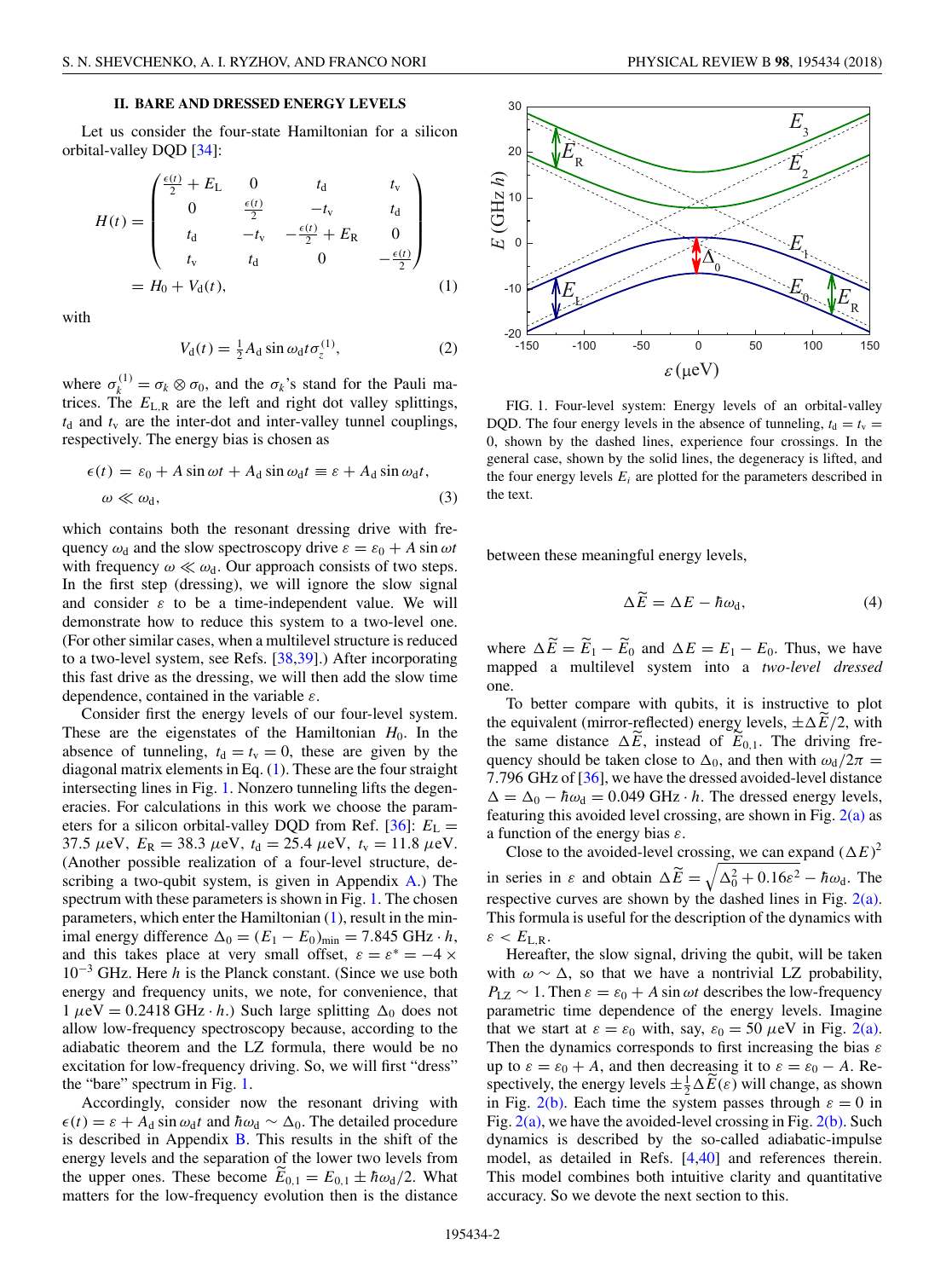<span id="page-2-0"></span>

FIG. 2. Dressed energy levels. In (a) the two lowest dressed states are shown by plotting  $\pm \Delta E/2$  vs  $\varepsilon$ , where  $\Delta E = \Delta E - \hbar \omega_d$  and  $\Delta E = E_1 - E_0$ . The distance between the dressed energy levels shows the avoided-level crossing  $\Delta$  at around  $\varepsilon = 0$  and tends to  $E_{L,R} - \hbar \omega_d$ to the left and right, respectively. The dashed parabolas correspond to the qubit-like spectrum at small *ε*. In (b) the same dressed energy levels are shown versus time for  $\varepsilon = \varepsilon_0 + A \sin \omega t$ , with  $\varepsilon_0 = 50 \mu \text{eV}$  and  $A = 100 \mu \text{eV}$ . Several avoided-level crossings take place at  $t = t_1, t_2$ , and  $t_2 + 2\pi/\omega$ . The probabilistic LZ transitions are shown in these points by thick vertical green dashes. Between these avoided-level crossings, the wave-function phases  $ζ<sub>1,2</sub>$  are accumulated. These phases, equal to the areas under the energy-level curves, result in observable interference fringes.

#### **III. LZSM FOR A MULTILEVEL SYSTEM**

We now would like to calculate the occupation probabilities for the two-level system with the energy levels  $\pm \frac{1}{2} \Delta \widetilde{E}(\varepsilon)$ , shown in Fig. 2. The adiabatic-impulse model considers the dynamics to be adiabatic, when far from the avoided-level crossings, with nonadiabatic transitions at the points of minimal energy-level distance. The former stages are described by the accumulation of the wave-function phases, while the latter are characterized by the LZ transition formula. With this we can generalize the formulas for the slow-passage case from Refs. [\[4,](#page-6-0)[41\]](#page-7-0), giving the upper-level time-averaged occupation probability

$$
P_{+} = \frac{P_{\rm LZ}(1 + \cos \zeta_{+} \cos \zeta_{-})}{\sin^2 \zeta_{+} + 2P_{\rm LZ}(1 + \cos \zeta_{+} \cos \zeta_{-})},\tag{5}
$$

where

$$
\zeta_{+} = \zeta_{1} + \zeta_{2} + \varphi, \quad \zeta_{-} = \zeta_{1} - \zeta_{2}, \tag{6}
$$
\n
$$
\zeta_{1} = \frac{1}{2\hbar} \int_{t_{1}}^{t_{2}} \Delta \widetilde{E}(t) dt, \quad \zeta_{2} = \frac{1}{2\hbar} \int_{t_{2}}^{t_{1} + 2\pi/\omega} \Delta \widetilde{E}(t) dt,
$$
\n
$$
\Delta \widetilde{E} = E_{1} - E_{0} - \hbar \omega_{d}, \quad \varepsilon = \varepsilon_{0} + A \sin \omega t,
$$
\n
$$
\omega t_{1} = \operatorname{asin}\left(-\frac{\varepsilon_{0}}{A}\right), \quad \omega t_{2} = \pi - \omega t_{1}, \quad \varphi = -\frac{\pi}{2} + 2\delta(\ln \delta - 1) + 2 \operatorname{arg} \Gamma(1 - i\delta), \quad \delta = \frac{\Delta^{2}}{4\upsilon}, \quad \upsilon = A\hbar\omega\sqrt{1 - \left(\frac{\varepsilon_{0}}{A}\right)^{2}}.
$$

And the probability of the nonadiabatic transition to the upper adiabatic level during the avoided-level passage is given by the Landau-Zener formula  $P_{\text{LZ}} = \exp(-2\pi\delta)$ . Here  $\Gamma$ 

denotes the gamma function. Note that for sufficiently small frequency ( $\delta \gg 1$ ) one could assume  $\varphi \approx -\pi$ , though in the equation above we keep the complete form of the phase, for the sake of generality.

Formula (5) defines the lines (arcs) along which the resonances are situated:

$$
\zeta_{+} = k\pi. \tag{7}
$$

Under this condition, the upper-level occupation probability becomes the highest possible,  $P_+ = 1/2$ . The width of the resonance lines is defined by the numerator in Eq.  $(5)$ , which tends to zero when

$$
\zeta_1 = \frac{\pi}{2} + l\pi \text{ and } \zeta_2 = \frac{\pi}{2} + m\pi,
$$
 (8)

where *l* and *m* are integers. Note that these intersect at  $\zeta_1 + \zeta_2 = (l + m + 1)\pi \equiv k\pi$ , which means that the nodes are situated on the resonance lines, defined by Eq. (7). These are plotted in Fig. [3](#page-3-0) for  $\omega/2\pi = 50$  MHz. The resonance line with  $k = 20$  is shown bolder in Fig. [3](#page-3-0) to show that these are the harp-shaped resonance lines with convex shapes. Such harp-shaped resonances were reported recently in Ref. [\[36\]](#page-7-0).

## **IV. DISCUSSION: RELEVANCE FOR LOW-FREQUENCY SPECTROSCOPY**

The positions of the resonances in Fig. [3](#page-3-0) bear information about the initial four-state Hamiltonian. Thus, these observations could be used for defining the system parameters, which effectively correspond to the spectroscopy of a multilevel system. Let us now summarize several distinctive features, which could be useful for this type of spectroscopy.

(i) The resonances are limited by the inclined lines in the region  $A > |\varepsilon_0 - \varepsilon^*|$ . This is because otherwise the avoidedlevel crossing is not reached and there is no transition from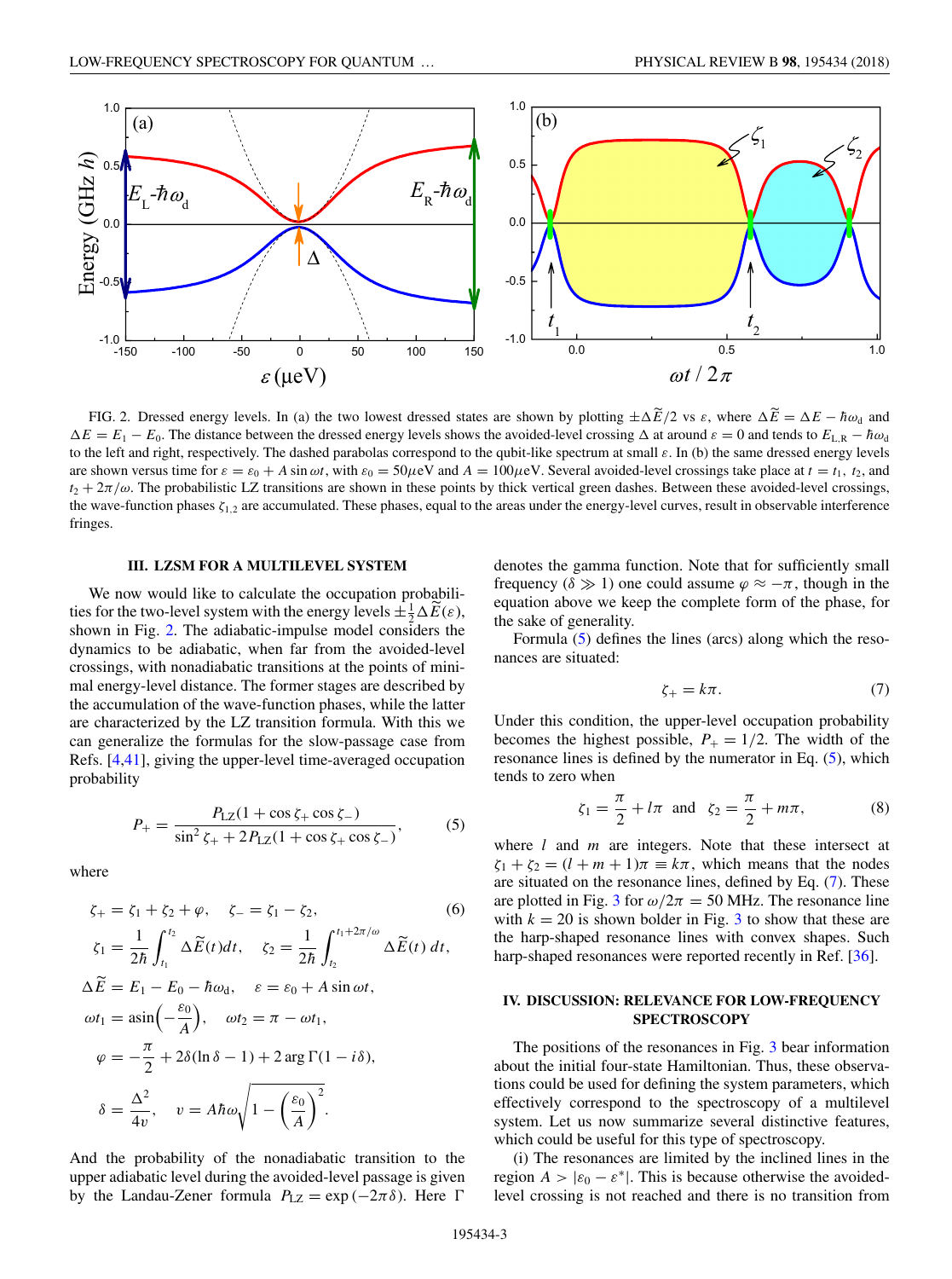<span id="page-3-0"></span>

FIG. 3. Harp-shaped resonance fringes and nodes. The position of the resonances is shown in red for different values of *k*, Eq. [\(7\)](#page-2-0). These curves are equidistant arcs for small *k*'s and harp-shaped lines with increasing distance for higher *k*'s. When both phases  $\zeta_{1,2}/\pi$  are equal to half-integer numbers [Eq. [\(8\)](#page-2-0)], the resonances are suppressed, and their positions are given by the intersection of the green and blue lines.

the ground state to the excited one. The inclination of these lines could be useful for power calibration.

(ii) For small driving amplitudes,  $A < E_{L,R}$ , we have a qubit-like spectrum, and accordingly, the arcs are equidistant and symmetric.

(iii) As the the driving amplitude increases, starting at *A* ∼ *E*L*,*R, the resonances become asymmetric.



FIG. 4. Power dependence of the resonances at zero offset,  $\varepsilon_0$  = 0. The solid black curve is given by  $\zeta$ <sub>+</sub>. The position of the resonances is defined by the equation  $\zeta_{+} = k\pi$  and this corresponds to integer parts of  $\zeta_{+}/\pi$ , which are marked as horizontal grid lines. At low bias, i.e., for  $k \leq 15$ , these can be fit by the constant-slope green dashed line. This means that the resonance arcs are approximately equidistant. At higher driving power *A*, the inter-resonance distance monotonically increases. The orange diamonds correspond to the resonances from the experimental data in Fig. [2\(a\)](#page-2-0) of Ref. [\[36\]](#page-7-0).

(iv) As the driving amplitude increases further, the shape of the resonance lines changes from convex to concave, producing harp-shaped curves. This is because the energy-level distance changes from increasing to becoming constant, see Fig. [2.](#page-2-0) In the symmetric case, with  $E_L = E_R$ , the curves are symmetric, and this case is analyzed in Appendix [C.](#page-5-0)

(v) At large driving power, the resonance lines are increasingly separated. This can be conveniently studied along the line  $\varepsilon_0 = 0$  in Fig. 3. This is done in Fig. 4. There, one can see the equidistant resonance position at smaller driving power *A*, as described by the inclined dashed line, and the increasing inter-resonance separation at larger *A*.

Our calculations are related to the experimental parameters of Ref. [\[36\]](#page-7-0). In particular, note the good agreement shown in Fig. 4. Moreover, our general approach can be applied to *anymultilevel* system. Our general formulation allows the flexible application to other systems, easy numerical calculations, as well as analytical analysis in various limiting cases. These are not possible by a direct numerical solution, without our more-analytical approach.

### **V. CONCLUSION**

We have demonstrated how a multilevel system could be reduced to a two-level one by applying a resonant dressing signal. The obtained two-level system is remarkably distinct from a qubit because at larger bias the energy levels become equally separated, and not repelling. This distinction results in that the resonance fringes follow harp-shaped lines. Since the dressed two levels bear information about the initial multistate system, the unusual and versatile properties of such interferometric features could be adopted for multilevel system spectroscopy.

#### **ACKNOWLEDGMENTS**

We thank M. F. Gonzalez-Zalba and K. Ono for useful and stimulating discussions and J. R. Petta for sharing with us the experimental results of Ref. [\[36\]](#page-7-0) prior to publication. F.N. is supported in part by the MURI Center for Dynamic Magneto-Optics via the Air Force Office of Scientific Research (AFOSR) (FA9550-14-1-0040), Army Research Office (ARO) (Grant No. W911NF-18-1-0358), Asian Office of Aerospace Research and Development (AOARD) (Grant No. FA2386-18-1-4045), Japan Science and Technology Agency (JST) (Q-LEAP program, ImPACT program, and CREST Grant No. JPMJCR1676), Japan Society for the Promotion of Science (JSPS) (JSPS-RFBR Grant No. 17-52-50023, and JSPS-FWO Grant No. VS.059.18N), RIKEN-AIST Challenge Research Fund, and the John Templeton Foundation.

#### **APPENDIX A: TWO-QUBIT FOUR-LEVEL SYSTEM**

While multilevel quantum systems could be found in different contexts, we would like to present one additional example: a system of two coupled qubits. Let us now consider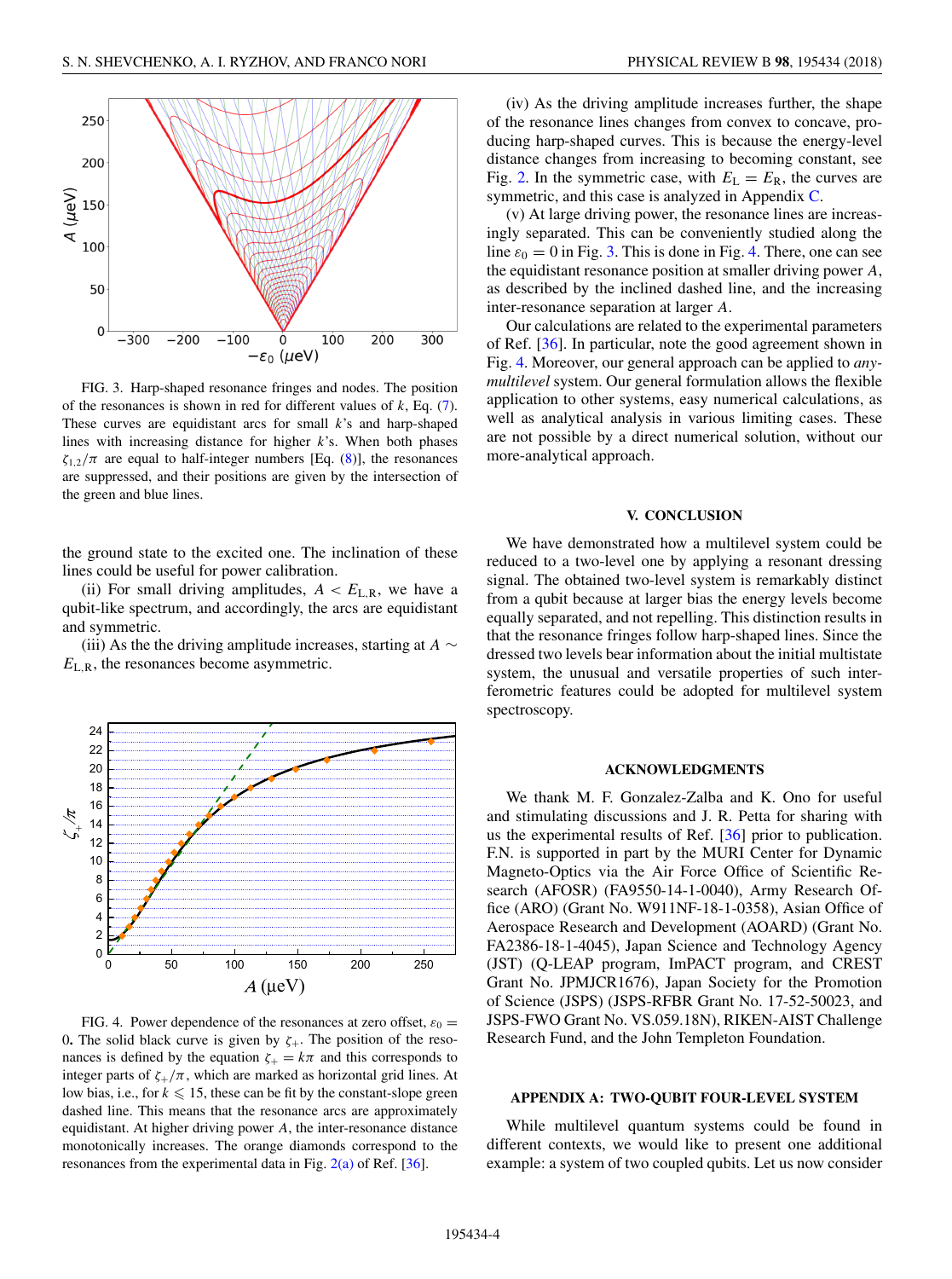<span id="page-4-0"></span>the Hamiltonian [\[42–44\]](#page-7-0)

$$
H = -\frac{1}{2} \sum_{i=1,2} \left( \Delta_i \sigma_x^{(i)} + \varepsilon_i \sigma_z^{(i)} \right) + \frac{J}{2} \sigma_z^{(1)} \sigma_z^{(2)} = -\frac{1}{2} \begin{pmatrix} \varepsilon_1 + \varepsilon_2 - \varepsilon_1 \\ \Delta_2 \\ \Delta_1 \\ 0 \end{pmatrix}
$$

where  $\sigma_k^{(1)} = \sigma_k \otimes \sigma_0$  and  $\sigma_k^{(2)} = \sigma_0 \otimes \sigma_k$ . Let us choose  $\varepsilon_2$  to be a constant and  $\varepsilon_1$  to have an alternating value:  $\varepsilon_2 = J$  (just for simplification) and

$$
\varepsilon_1 \equiv \varepsilon = \varepsilon_0 + A \sin \omega t. \tag{A2}
$$

This would make the Hamiltonian somewhat resembling the one in Eq. [\(1\)](#page-1-0). Then the Hamiltonian becomes

$$
H = -\frac{1}{2} \begin{pmatrix} \varepsilon & \Delta_2 & \Delta_1 & 0 \\ \Delta_2 & \varepsilon & 0 & \Delta_1 \\ \Delta_1 & 0 & -\varepsilon + 2J & \Delta_2 \\ 0 & \Delta_1 & \Delta_2 & -\varepsilon - 2J \end{pmatrix}
$$
  
=  $H_0 + V_d(t)$  (A3)

with

$$
V_{\rm d}(t) = -\frac{1}{2}A\sin\omega t \sigma_z^{(1)}.
$$
 (A4)

In Fig. 5 we choose  $\Delta_1/h = 0.1$  GHz,  $\Delta_2/h = 1$  GHz, and  $J/h = 0.2$  GHz. Such parameters give the minimal splitting  $\Delta/h = 73$  MHz and the shift  $\varepsilon^*/h = 93$  MHz. The lowest eigenvalues of  $H_0$ , denoted by  $E_0$  and  $E_1$ , are shown as the red and blue curves in Fig. 5.

Note that for a two-qubit four-level system, the energy levels are similar to those presented in Fig.  $2(a)$ , in that they have small avoided-level crossing, an increasing energy-level distance for small bias, and a constant distance for higher bias. An important distinction is that these bare levels are



FIG. 5. Energy levels of a two-qubit system. These are shown as an example of the situation where the lower two energy levels have a small avoided-level crossing  $\Delta$  and the distance between the energy levels increases at around this point and tends to constants at high values of the bias *ε*.

$$
\begin{array}{cccc}\n\kappa_1 + \varepsilon_2 - J & \Delta_2 & \Delta_1 & 0 \\
\Delta_2 & \varepsilon_1 - \varepsilon_2 + J & 0 & \Delta_1 \\
\Delta_1 & 0 & -\varepsilon_1 + \varepsilon_2 + J & \Delta_2 \\
0 & \Delta_1 & \Delta_2 & -\varepsilon_1 - \varepsilon_2 - J\n\end{array}
$$
\n(A1)

*not* separated from the upper ones. Transitions to the upper states would produce additional interference fringes like in Refs. [\[12,13\]](#page-6-0).

#### **APPENDIX B: DRESSING**

In this Appendix we consider how the resonantly driven four-state DQD can be reduced to a dressed two-level system. We start from the time-dependent Hamiltonian, Eq. [\(1\)](#page-1-0), with  $\epsilon(t) = \epsilon + A_d \sin \omega_d t$ , with  $\epsilon$  assumed here being time independent,  $H_0$  corresponds to  $\epsilon(t) \to \epsilon$ , and

$$
V_{\mathbf{d}}(t) = \frac{1}{2} A_{\mathbf{d}} \cos(\omega_{\mathbf{d}} t) \sigma_z^{(1)},
$$
 (B1)

with  $\sigma_z^{(1)} = \sigma_z \otimes \sigma_0$ . The stationary Hamiltonian *H*<sub>0</sub> is diagonalized by the matrix *S* (which can be found numerically):

$$
S^{\dagger}H_0S = H'_0 = \text{diag}(E_0, E_1, E_2, E_3). \tag{B2}
$$

Then, the same procedure should be done with  $V<sub>d</sub>(t)$ ; we denote the matrix  $V = S^{\dagger} \sigma_z^{(1)} S$ . And then, similarly to how this is done for qubits, e.g., in Ref.  $[45]$ , we make the unitary transformation  $U = \exp(i\omega_d t \sigma_z^{(2)}/2)$  and omit the fastrotating terms, which means the rotating-wave approximation. We obtain the Hamiltonian of the dressed DQD:

$$
\widetilde{H} = \begin{pmatrix}\nE_0 + \frac{\hbar \omega_d}{2} & & & & & 0 \\
& E_1 - \frac{\hbar \omega_d}{2} & & & & \\
& & E_2 + \frac{\hbar \omega_d}{2} & & \\
& & & E_3 - \frac{\hbar \omega_d}{2}\n\end{pmatrix}\n+ \frac{A_d}{4} \begin{pmatrix}\n0 & 0 & V_{02} & V_{03} \\
0 & 0 & V_{12} & V_{13} \\
V_{20} & V_{21} & 0 & 0 \\
V_{30} & V_{31} & 0 & 0\n\end{pmatrix}.
$$
\n(B3)

Here  $V_{ij}$  are the elements of the matrix  $V$ .

If we neglect the driving amplitude,  $A_d \rightarrow 0$ , the dressed energy levels are given by the shifted bare ones:  $E_i = E_i \pm \hbar \omega$ . These are platted in Fig.  $f(\omega)$ . The offset of the driving  $\hbar \omega_d$ . These are plotted in Fig.  $6(a)$ . The effect of the driving, for nonzero  $A_d$ , is shown in Fig.  $6(b)$  for the lowest two levels and  $A_d/\Delta = 2$ .

Figure  $6(a)$  demonstrates that the lowest two dressed states are well isolated from the upper ones. This allows us to limit the description of our system to two levels only,

$$
\widetilde{E}_{0,1} = E_{0,1} \pm \frac{\hbar \omega_d}{2}.
$$
 (B4)

The distance between these levels is

$$
\Delta \overline{E} = \Delta E - \hbar \omega_{d}, \tag{B5}
$$

where 
$$
\Delta \widetilde{E} = \widetilde{E}_1 - \widetilde{E}_0
$$
 and  $\Delta E = E_1 - E_0$ .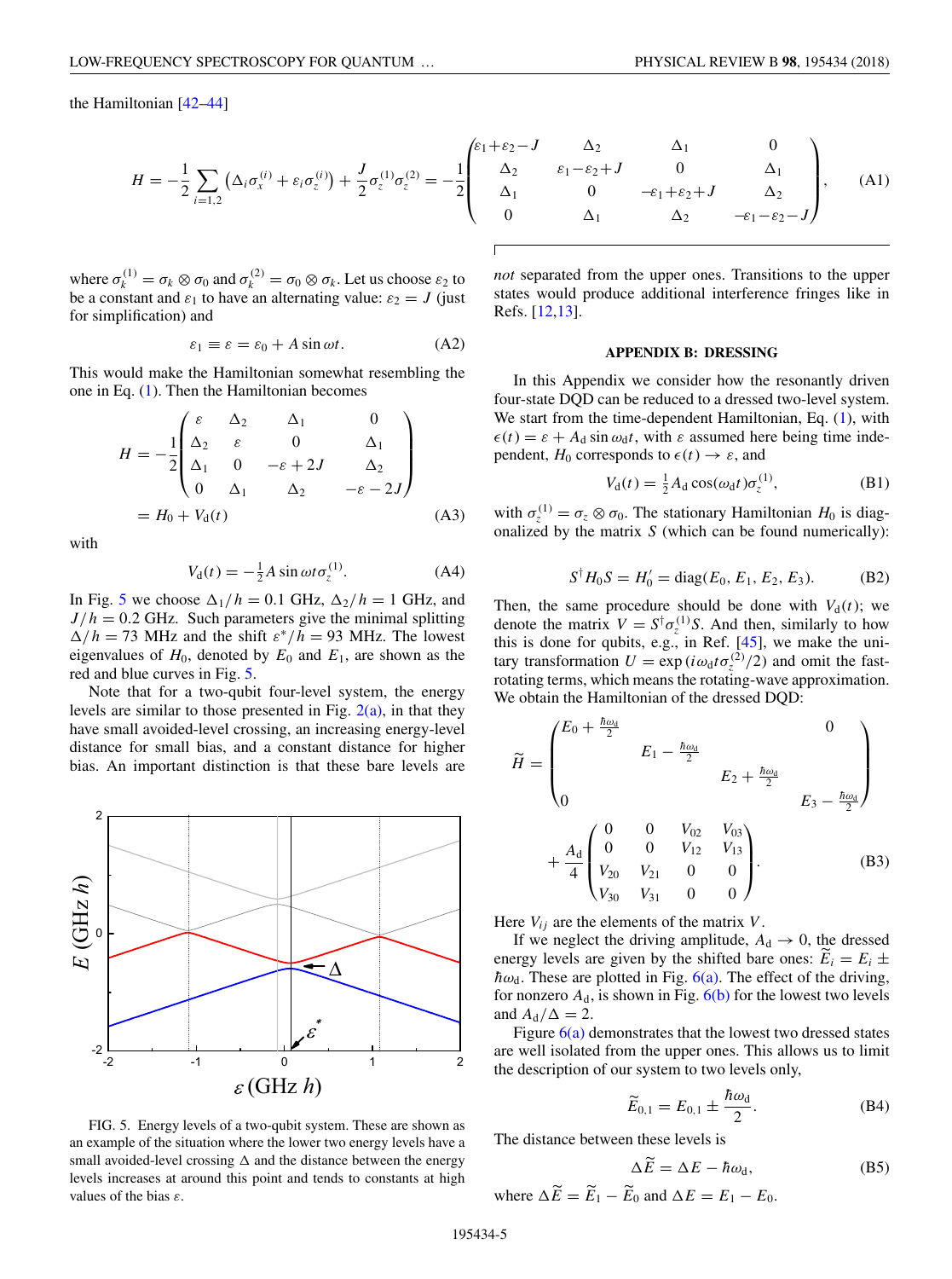<span id="page-5-0"></span>

FIG. 6. Energy levels of the dressed DQD. (a) At low driving power,  $A_d \rightarrow 0$ , these are defined by  $E_i \pm \hbar \omega_d/2$ , see Eq. [\(B3\)](#page-4-0). (b) Close-up of the lowest two dressed energy levels. The solid lines are the same as in (a), for low driving power. This displays the minimal energy-level distance at around  $\varepsilon_0 = 0$  given by  $\Delta =$  $(E_1 - E_0)_{\text{min}} - \hbar \omega_d$ . The dashed lines show how the driving changes the dressed energy levels; these are plotted for  $A_d/\Delta = 2$ .

# **APPENDIX C: HEART-SHAPED (CONCAVE) RESONANCE FRINGES**

Consider a symmetric DQD, being the same orbital-valley one described by Eq. [\(1\)](#page-1-0), with only one distinction that now we assume

$$
E_{\rm L} = E_{\rm R}.\tag{C1}
$$

With this simplification, we can obtain expressions for the four energy levels

$$
E_{0,1,2,3} = \frac{E_{\rm R}}{2} \pm \left\{ \left[ \frac{E_{\rm R}}{2} \pm \sqrt{\left(\frac{\varepsilon}{2}\right)^2 + t_{\rm d}^2} \right]^2 + t_{\rm v}^2 \right\}^{1/2}.
$$
 (C2)

By replacing the first sign  $\pm$  for  $-$ , we have expressions for the lowest two levels,  $E_{0,1}$ . The difference between these energy levels at  $\varepsilon = 0$  is the minimal splitting:

$$
\Delta_0 = \sqrt{\left[\frac{E_R}{2} + t_d\right]^2 + t_v^2} - \sqrt{\left[\frac{E_R}{2} - t_d\right]^2 + t_v^2}.
$$
 (C3)

Given this, for small  $\varepsilon$  we can expand  $\Delta E^2 = (E_1 - E_0)^2$  into series and obtain the spectrum

$$
E_1 - E_0 \approx \sqrt{\Delta_0^2 + 0.16\varepsilon^2}.
$$
 (C4)

Note that this is similar to a qubit spectrum  $\sqrt{\Delta_0^2 + \varepsilon^2}$ , but differs by a numerical factor. In Fig.  $2(a)$  we can see that the qubit-like spectrum, Eq.  $(C4)$ , is sufficient for describing the dressed energy levels at small values of the bias.

Symmetric heart-shaped resonances are shown in Fig. 7. Note that with increasing the driving amplitude, the resonance lines change from *convex* to *concave* shapes.

For the asymmetric case, with  $E_L \neq E_R$ , we can generalize Eq. (C2) assuming

$$
E_{0/1} = \theta(\varepsilon) \left\{ \frac{E_{\rm R}}{2} - \left( \left[ \frac{E_{\rm R}}{2} \pm \sqrt{\left(\frac{\varepsilon}{2}\right)^2 + t_{\rm d}^2} \right]^2 + t_{\rm v}^2 \right)^{1/2} \right\}
$$

$$
+ \theta(-\varepsilon) \left\{ \frac{E_{\rm L}}{2} - \left( \left[ \frac{E_{\rm L}}{2} \pm \sqrt{\left(\frac{\varepsilon}{2}\right)^2 + t_{\rm d}^2} \right]^2 + t_{\rm v}^2 \right)^{1/2} \right\}.
$$
(C5)

For large values of the bias,  $\varepsilon \to \infty$ , Eq. (C5) gives

$$
E_1 - E_0 \approx \theta(\varepsilon) E_{\rm R} - \theta(-\varepsilon) E_{\rm L}, \tag{C6}
$$

which correctly describes the spectrum, demonstrated in Fig.  $2(a)$ . Equation (C5) can be useful for analytical studies.



FIG. 7. Resonances for a symmetric DQD. These are calculated analogously to the resonances shown in Fig. [3](#page-3-0) with the only difference that  $E_L = E_R = 38.3 \mu eV$ . Resonances with *k* from 4 to 22 are shown. We make bolder the resonance line with  $k = 20$  to demonstrate that these are heart-shaped resonance lines with the convex shape at  $\varepsilon_0 = 0$ .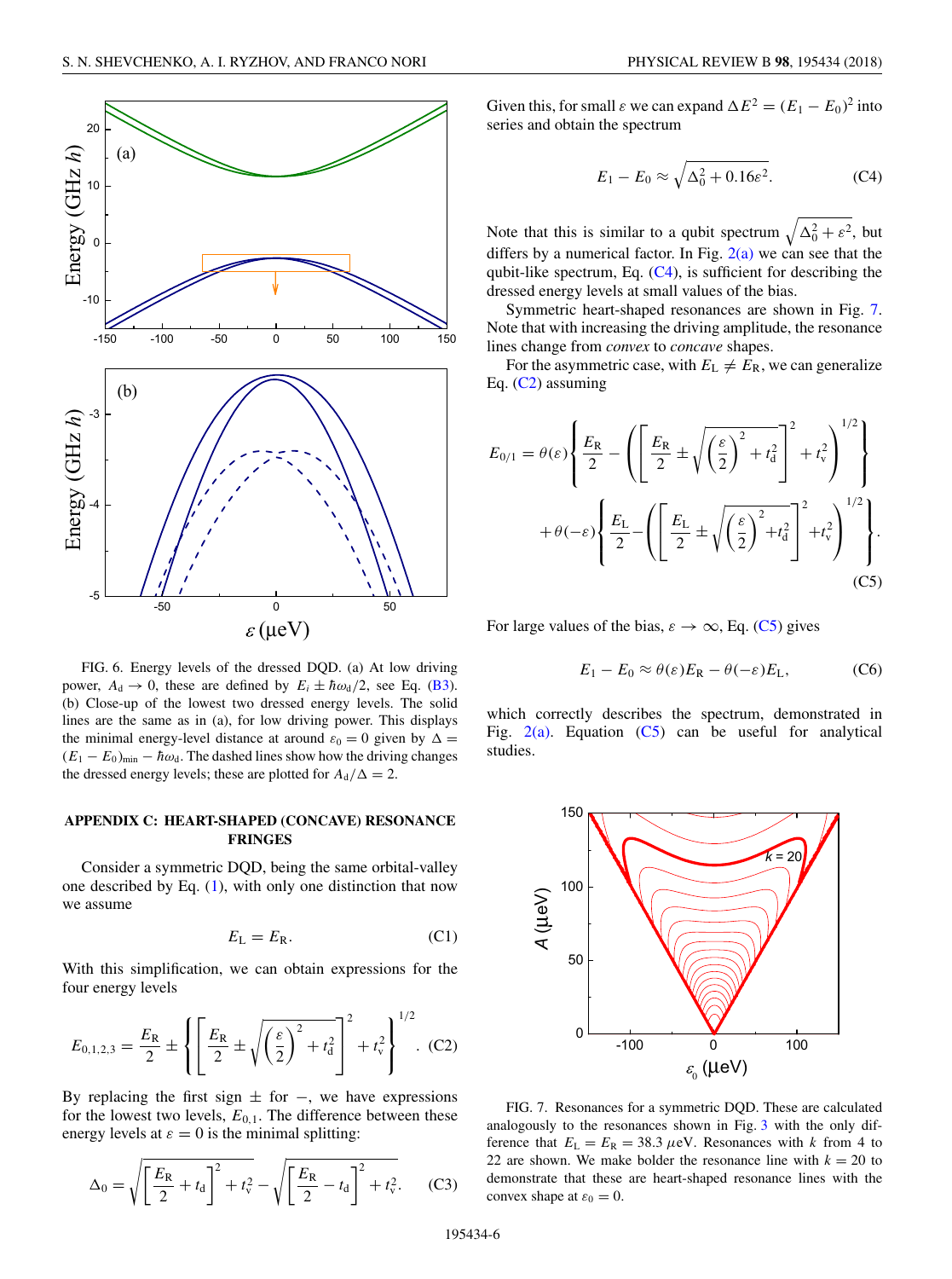- <span id="page-6-0"></span>[1] [M. Berry, Two-state quantum asymptotics,](https://doi.org/10.1111/j.1749-6632.1995.tb38974.x) Ann. N.Y. Acad. Sci. **[755](https://doi.org/10.1111/j.1749-6632.1995.tb38974.x)**, [303](https://doi.org/10.1111/j.1749-6632.1995.tb38974.x) [\(1995\)](https://doi.org/10.1111/j.1749-6632.1995.tb38974.x).
- [2] C. L. Degen, F. Reinhard, and P. Cappellaro, Quantum sensing, [Rev. Mod. Phys.](https://doi.org/10.1103/RevModPhys.89.035002) **[89](https://doi.org/10.1103/RevModPhys.89.035002)**, [035002](https://doi.org/10.1103/RevModPhys.89.035002) [\(2017\)](https://doi.org/10.1103/RevModPhys.89.035002).
- [3] I. Buluta, S. Ashhab, and F. Nori, Natural and artificial atoms for quantum computation, [Rep. Prog. Phys.](https://doi.org/10.1088/0034-4885/74/10/104401) **[74](https://doi.org/10.1088/0034-4885/74/10/104401)**, [104401](https://doi.org/10.1088/0034-4885/74/10/104401) [\(2011\)](https://doi.org/10.1088/0034-4885/74/10/104401).
- [4] S. N. Shevchenko, S. Ashhab, and F. Nori, Landau-Zener-Stückelberg interferometry, [Phys. Rep.](https://doi.org/10.1016/j.physrep.2010.03.002) **[492](https://doi.org/10.1016/j.physrep.2010.03.002)**, [1](https://doi.org/10.1016/j.physrep.2010.03.002) [\(2010\)](https://doi.org/10.1016/j.physrep.2010.03.002).
- [5] W. D. Oliver, Y. Yu, J. C. Lee, K. K. Berggren, L. S. Levitov, and T. P. Orlando, Mach-Zehnder interferometry in a strongly driven superconducting qubit, [Science](https://doi.org/10.1126/science.1119678) **[310](https://doi.org/10.1126/science.1119678)**, [1653](https://doi.org/10.1126/science.1119678) [\(2005\)](https://doi.org/10.1126/science.1119678).
- [6] M. Sillanpää, T. Lehtinen, A. Paila, Y. Makhlin, and P. Hakonen, Continuous-Time Monitoring of Landau-Zener Interference in a Cooper-Pair Box, [Phys. Rev. Lett.](https://doi.org/10.1103/PhysRevLett.96.187002) **[96](https://doi.org/10.1103/PhysRevLett.96.187002)**, [187002](https://doi.org/10.1103/PhysRevLett.96.187002) [\(2006\)](https://doi.org/10.1103/PhysRevLett.96.187002).
- [7] C. M. Wilson, T. Duty, F. Persson, M. Sandberg, G. Johansson, and P. Delsing, Coherence Times of Dressed States of a Superconducting Qubit Under Extreme Driving, [Phys. Rev. Lett.](https://doi.org/10.1103/PhysRevLett.98.257003) **[98](https://doi.org/10.1103/PhysRevLett.98.257003)**, [257003](https://doi.org/10.1103/PhysRevLett.98.257003) [\(2007\)](https://doi.org/10.1103/PhysRevLett.98.257003).
- [8] A. Izmalkov, S. H. W. van der Ploeg, S. N. Shevchenko, M. Grajcar, E. Il'ichev, U. Hübner, A. N. Omelyanchouk, and H.-G. Meyer, Consistency of Ground State and Spectroscopic Measurements on Flux Qubits, [Phys. Rev. Lett.](https://doi.org/10.1103/PhysRevLett.101.017003) **[101](https://doi.org/10.1103/PhysRevLett.101.017003)**, [017003](https://doi.org/10.1103/PhysRevLett.101.017003) [\(2008\)](https://doi.org/10.1103/PhysRevLett.101.017003).
- [9] G. Sun, X. Wen, Y. Wang, S. Cong, J. Chen, L. Kang, W. Xu, Y. Yu, S. Han, and P. Wu, Population inversion induced by Landau-Zener transition in a strongly driven rf superconducting quantum interference device, [Appl. Phys. Lett.](https://doi.org/10.1063/1.3093823) **[94](https://doi.org/10.1063/1.3093823)**, [102502](https://doi.org/10.1063/1.3093823) [\(2009\)](https://doi.org/10.1063/1.3093823).
- [10] J. Stehlik, Y. Dovzhenko, J. R. Petta, J. R. Johansson, F. Nori, H. Lu, and A. C. Gossard, Landau-Zener-Stückelberg interferometry of a single electron charge qubit, [Phys. Rev. B](https://doi.org/10.1103/PhysRevB.86.121303) **[86](https://doi.org/10.1103/PhysRevB.86.121303)**, [121303](https://doi.org/10.1103/PhysRevB.86.121303) [\(2012\)](https://doi.org/10.1103/PhysRevB.86.121303).
- [11] M. F. Gonzalez-Zalba, S. N. Shevchenko, S. Barraud, J. R. Johansson, A. J. Ferguson, F. Nori, and A. C. Betz, Gate-sensing coherent charge oscillations in a silicon field-effect transistor, [Nano Lett.](https://doi.org/10.1021/acs.nanolett.5b04356) **[16](https://doi.org/10.1021/acs.nanolett.5b04356)**, [1614](https://doi.org/10.1021/acs.nanolett.5b04356) [\(2016\)](https://doi.org/10.1021/acs.nanolett.5b04356).
- [12] D. M. Berns, M. S. Rudner, S. O. Valenzuela, K. K. Berggren, W. D. Oliver, L. S. Levitov, and T. P. Orlando, Amplitude spectroscopy of a solid-state artificial atom, [Nature](https://doi.org/10.1038/nature07262) **[455](https://doi.org/10.1038/nature07262)**, [51](https://doi.org/10.1038/nature07262) [\(2008\)](https://doi.org/10.1038/nature07262).
- [13] A. M. Satanin, M. V. Denisenko, S. Ashhab, and F. Nori, Amplitude spectroscopy of two coupled qubits, [Phys. Rev. B](https://doi.org/10.1103/PhysRevB.85.184524) **[85](https://doi.org/10.1103/PhysRevB.85.184524)**, [184524](https://doi.org/10.1103/PhysRevB.85.184524) [\(2012\)](https://doi.org/10.1103/PhysRevB.85.184524).
- [14] G. Sun, X. Wen, B. Mao, Y. Yu, J. Chen, W. Xu, L. Kang, P. Wu, and S. Han, Landau-Zener-Stückelberg interference of microwave-dressed states of a superconducting phase qubit, [Phys. Rev. B](https://doi.org/10.1103/PhysRevB.83.180507) **[83](https://doi.org/10.1103/PhysRevB.83.180507)**, [180507](https://doi.org/10.1103/PhysRevB.83.180507) [\(2011\)](https://doi.org/10.1103/PhysRevB.83.180507).
- [15] M. Gong, Y. Zhou, D. Lan, Y. Fan, J. Pan, H. Yu, J. Chen, G. Sun, Y. Yu, S. Han, and P. Wu, Landau-Zener-Stückelberg-Majorana interference in a 3D transmon driven by a chirped microwave, [Appl. Phys. Lett.](https://doi.org/10.1063/1.4944327) **[108](https://doi.org/10.1063/1.4944327)**, [112602](https://doi.org/10.1063/1.4944327) [\(2016\)](https://doi.org/10.1063/1.4944327).
- [16] Y. S. Greenberg, Low-frequency Rabi spectroscopy of dissipative two-level systems: Dressed-state approach, [Phys. Rev. B](https://doi.org/10.1103/PhysRevB.76.104520) **[76](https://doi.org/10.1103/PhysRevB.76.104520)**, [104520](https://doi.org/10.1103/PhysRevB.76.104520) [\(2007\)](https://doi.org/10.1103/PhysRevB.76.104520).
- [17] Y. S. Greenberg and E. Il'ichev, Quantum theory of the lowfrequency linear susceptibility of interferometer-type superconducting qubits, [Phys. Rev. B](https://doi.org/10.1103/PhysRevB.77.094513) **[77](https://doi.org/10.1103/PhysRevB.77.094513)**, [094513](https://doi.org/10.1103/PhysRevB.77.094513) [\(2008\)](https://doi.org/10.1103/PhysRevB.77.094513).
- [18] A. E. Mefed, Spectrometer for studying NMR and relaxation in the doubly rotating frame, [Appl. Magn. Reson.](https://doi.org/10.1007/BF03161928) **[16](https://doi.org/10.1007/BF03161928)**, [411](https://doi.org/10.1007/BF03161928) [\(1999\)](https://doi.org/10.1007/BF03161928).
- [19] J. Tuorila, M. Silveri, M. Sillanpää, E. Thuneberg, Y. Makhlin, and P. Hakonen, Stark Effect and Generalized Bloch-Siegert Shift in a Strongly Driven Two-Level System, [Phys. Rev. Lett.](https://doi.org/10.1103/PhysRevLett.105.257003) **[105](https://doi.org/10.1103/PhysRevLett.105.257003)**, [257003](https://doi.org/10.1103/PhysRevLett.105.257003) [\(2010\)](https://doi.org/10.1103/PhysRevLett.105.257003).
- [20] M. Silveri, J. Tuorila, M. Kemppainen, and E. Thuneberg, Probe spectroscopy of quasienergy states, [Phys. Rev. B](https://doi.org/10.1103/PhysRevB.87.134505) **[87](https://doi.org/10.1103/PhysRevB.87.134505)**, [134505](https://doi.org/10.1103/PhysRevB.87.134505) [\(2013\)](https://doi.org/10.1103/PhysRevB.87.134505).
- [21] A. P. Saiko, R. Fedaruk, and S. A. Markevich, Relaxation, decoherence, and steady-state population inversion in qubits doubly dressed by microwave and radiofrequency fields, [J. Phys. B](https://doi.org/10.1088/0953-4075/47/15/155502) **[47](https://doi.org/10.1088/0953-4075/47/15/155502)**, [155502](https://doi.org/10.1088/0953-4075/47/15/155502) [\(2014\)](https://doi.org/10.1088/0953-4075/47/15/155502).
- [22] P. Neilinger, S. N. Shevchenko, J. Bogár, M. Rehák, G. Oelsner, D. S. Karpov, U. Hübner, O. Astafiev, M. Grajcar, and E. Il'ichev, Landau-Zener-Stückelberg-Majorana lasing in circuit quantum electrodynamics, [Phys. Rev. B](https://doi.org/10.1103/PhysRevB.94.094519) **[94](https://doi.org/10.1103/PhysRevB.94.094519)**, [094519](https://doi.org/10.1103/PhysRevB.94.094519) [\(2016\)](https://doi.org/10.1103/PhysRevB.94.094519).
- [23] C. Jin-Dan, W. Xue-Da, S. Guo-Zhu, and Y. Yang, Landau-Zener-Stückelberg interference in a multi-anticrossing system, [Chin. Phys. B](https://doi.org/10.1088/1674-1056/20/8/088501) **[20](https://doi.org/10.1088/1674-1056/20/8/088501)**, [088501](https://doi.org/10.1088/1674-1056/20/8/088501) [\(2011\)](https://doi.org/10.1088/1674-1056/20/8/088501).
- [24] M. B. Kenmoe, H. N. Phien, M. N. Kiselev, and L. C. Fai, Effects of colored noise on Landau-Zener transitions: Two- and three-level systems, [Phys. Rev. B](https://doi.org/10.1103/PhysRevB.87.224301) **[87](https://doi.org/10.1103/PhysRevB.87.224301)**, [224301](https://doi.org/10.1103/PhysRevB.87.224301) [\(2013\)](https://doi.org/10.1103/PhysRevB.87.224301).
- [25] S. Ashhab, Landau-Zener transitions in an open multilevel quantum system, [Phys. Rev. A](https://doi.org/10.1103/PhysRevA.94.042109) **[94](https://doi.org/10.1103/PhysRevA.94.042109)**, [042109](https://doi.org/10.1103/PhysRevA.94.042109) [\(2016\)](https://doi.org/10.1103/PhysRevA.94.042109).
- [26] J. Stehlik, M. Z. Maialle, M. H. Degani, and J. R. Petta, Role of multilevel Landau-Zener interference in extreme harmonic generation, [Phys. Rev. B](https://doi.org/10.1103/PhysRevB.94.075307) **[94](https://doi.org/10.1103/PhysRevB.94.075307)**, [075307](https://doi.org/10.1103/PhysRevB.94.075307) [\(2016\)](https://doi.org/10.1103/PhysRevB.94.075307).
- [27] N. A. Sinitsyn and V. Y. Chernyak, The quest for solvable multistate Landau-Zener models, [J.Phys. A](https://doi.org/10.1088/1751-8121/aa6800) **[50](https://doi.org/10.1088/1751-8121/aa6800)**, [255203](https://doi.org/10.1088/1751-8121/aa6800) [\(2017\)](https://doi.org/10.1088/1751-8121/aa6800).
- [28] A. Chatterjee, S. N. Shevchenko, S. Barraud, R. M. Otxoa, F. Nori, J. J. L. Morton, and M. F. Gonzalez-Zalba, A siliconbased single-electron interferometer coupled to a fermionic sea, [Phys. Rev. B](https://doi.org/10.1103/PhysRevB.97.045405) **[97](https://doi.org/10.1103/PhysRevB.97.045405)**, [045405](https://doi.org/10.1103/PhysRevB.97.045405) [\(2018\)](https://doi.org/10.1103/PhysRevB.97.045405).
- [29] A. Bogan, S. Studenikin, M. Korkusinski, L. Gaudreau, P. Zawadzki, A. S. Sachrajda, L. Tracy, J. Reno, and T. Hargett, Landau-Zener-Stückelberg-Majorana Interferometry of a Single Hole, [Phys. Rev. Lett.](https://doi.org/10.1103/PhysRevLett.120.207701) **[120](https://doi.org/10.1103/PhysRevLett.120.207701)**, [207701](https://doi.org/10.1103/PhysRevLett.120.207701) [\(2018\)](https://doi.org/10.1103/PhysRevLett.120.207701).
- [30] J. V. Koski, A. J. Landig, A. Palyi, P. Scarlino, C. Reichl, W. Wegscheider, G. Burkard, A. Wallraff, K. Ensslin, and T. Ihn, Floquet Spectroscopy of a Strongly Driven Quantum Dot Charge Qubit with a Microwave Resonator, [Phys. Rev. Lett.](https://doi.org/10.1103/PhysRevLett.121.043603) **[121](https://doi.org/10.1103/PhysRevLett.121.043603)**, [043603](https://doi.org/10.1103/PhysRevLett.121.043603) [\(2018\)](https://doi.org/10.1103/PhysRevLett.121.043603).
- [31] A. L. Gramajo, D. Dominguez, and M. J. Sanchez, Amplitude tuning of steady state entanglement in strongly driven coupled qubits, [Phys. Rev. A](https://doi.org/10.1103/PhysRevA.98.042337) **[98](https://doi.org/10.1103/PhysRevA.98.042337)**, [042337](https://doi.org/10.1103/PhysRevA.98.042337) [\(2018\)](https://doi.org/10.1103/PhysRevA.98.042337).
- [32] A. V. Parafilo and M. N. Kiselev, Landau-Zener transitions and Rabi oscillations in a Cooper-pair box: Beyond two-level models, [Low Temp. Phys.](https://fnte.ilt.kharkov.ua/main.php?page=10) **44**, 1692 (2018).
- [33] C. H. Yang, A. Rossi, R. Ruskov, N. S. Lai, F. A. Mohiyaddin, S. Lee, C. Tahan, G. Klimeck, A. Morello, and A. S. Dzurak, Spin-valley lifetimes in a silicon quantum dot with tunable valley splitting, [Nat. Commun.](https://doi.org/10.1038/ncomms3069) **[4](https://doi.org/10.1038/ncomms3069)**, [2069](https://doi.org/10.1038/ncomms3069) [\(2013\)](https://doi.org/10.1038/ncomms3069).
- [34] G. Burkard and J. R. Petta, Dispersive readout of valley splittings in cavity-coupled silicon quantum dots, [Phys. Rev. B](https://doi.org/10.1103/PhysRevB.94.195305) **[94](https://doi.org/10.1103/PhysRevB.94.195305)**, [195305](https://doi.org/10.1103/PhysRevB.94.195305) [\(2016\)](https://doi.org/10.1103/PhysRevB.94.195305).
- [35] X. Zhao and X. Hu, Coherent electron transport in silicon quantum dots, [arXiv:1803.00749.](http://arxiv.org/abs/arXiv:1803.00749)